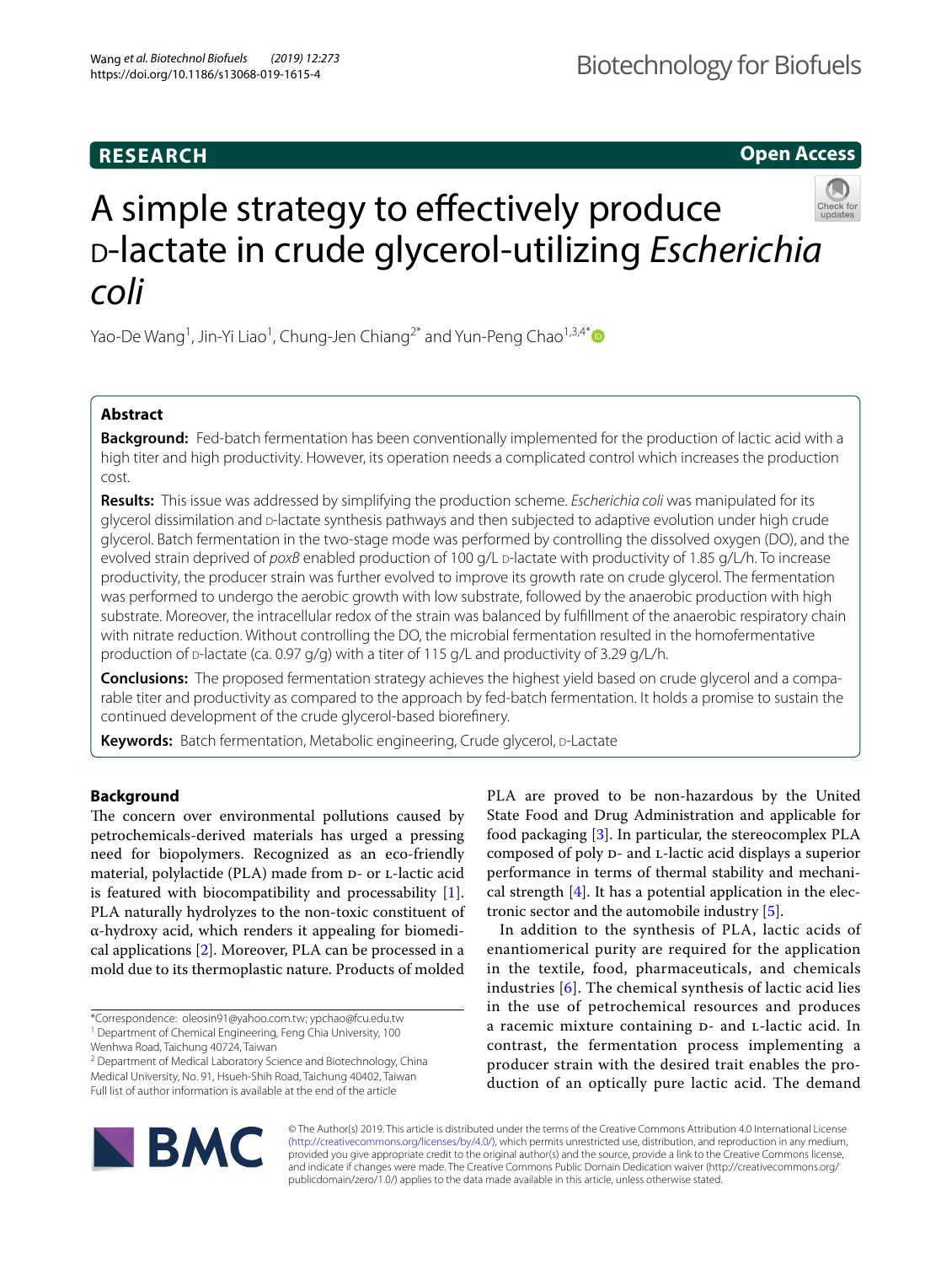for *L*-lactic acid in the food industry has been historically fulfilled by performing the fermentation process with lactic acid bacteria (LAB) [[3](#page-7-2)]. LAB are a diverse group of natural producer and capable of producing lactic acid with a high yield and high productivity. The LAB-based fermentation is conducted mainly with the glucose-rich feedstock [[7\]](#page-7-6).

The current price of PLA is not competitive with that of the petroleum-based plastics. To lower the production cost, the producer strain has to grow on a cost-effective medium and synthesize lactic acids with a titer  $> 100$  g/L, a conversion yield close to the theoretical value, an optical purity > 99%, and high productivity [[8\]](#page-7-7). The efficiency of a lactic acid-based production scheme closely links to the producer strain, the culture substrate, and the operational mode  $[6]$  $[6]$ . The growth of LAB generally requires a supplement of complex nutrients. Therefore, many studies have investigated a potential of surrogate bacteria involving *Bacillus* sp. [[9\]](#page-7-8), *Escherichia coli* [\[10\]](#page-7-9), and *Corynebacterium glutamicum* [\[11\]](#page-7-10). Reported results for these strains receiving the genetic modification are generally encouraging. The lactic acid fermentation has been commonly conducted with glucose. However, the replacement of glucose with a renewable substrate reduces the production cost. Fed-batch fermentation circumvents the problem of substrate inhibition and enhances the production titer. The feeding strategy by maintaining glucose at a certain level was illustrated as an effective method for the production of lactic acids [[12](#page-7-11)]. Nevertheless, it requires more labors and equipments to operate.

Crude glycerol appears to be a renewable resource which attracts the industrial attentions [[13\]](#page-7-12). It is a byproduct in the waste stream resulting from the production process of biodiesel. Social problems associated with the intensive use of fossil fuels have increased a demand for biodiesel. The refinement of crude glycerol for the production of value-added chemicals provides an appealing way to fulfill circular economy in the biodiesel industry  $[14]$  $[14]$  $[14]$ . In view of immaturity of the industrial fermentation process for  $D$ -lactic acid, we previously worked on the crude glycerol-based production of *p*-lactic acid in *E. coli*. The producer strain was obtained by manipulating its metabolic pathways leading to D-lactic acid. By fed-batch fermentation, the engineered strain enabled high production of D-lactic acid  $(>99\%$  optical purity) [\[15\]](#page-8-1). In this study, our continued effort was made to simplify the operational mode. A simple strategy based on batch fermentation was developed for the effective production of D-lactate from crude glycerol.

#### **Results and discussion**

#### **Development of producer strain**

In our previous work, fed-batch fermentation of strain BLac-2106 was illustrated to effectively produce D-lactate using crude glycerol in terms of a high titer and high productivity  $[15]$  $[15]$ . In essence, this strain was deficient in *adhE*, *frdA*, *pfB*, and *pta* to curtail the carbon waste for the synthesis of byproducts including ethanol, formate, succinate, and acetate (Fig. [1](#page-2-0)). To enhance the synthesis of D-lactate, the strain was equipped with a genomic copy of the  $\lambda P_L$  promoter ( $P\lambda P_L$ )-driven D-*ldh* from *Lactobacillus helveticus* at *pflCD*. The strain was also deprived of *dld* and *mgsA*, which renders it unable to metabolize the enantiomerical purity of  $D$ -lactate. Although the fermentation result is encouraging, the fed-batch mode is complicated and unfriendly to operate. Therefore, this study was aimed to simplify the production scheme. As indicated in Fig. [1,](#page-2-0) the synthetic route leading to p-lactate from glycerol generally contains 3 module pathways participating in glycerol dissimilation, the supply of pyruvate precursor and energy, and the D-lactate synthesis. The dissimilation and synthesis pathways were reasoned to be limited. Therefore, strain BLac-2106 was further modifed by genomic fusion of PλPL with endogenous *gldA*, *dhaKLM*, and *ldhA*. The latter encodes lactate dehydrogenase (LDH) responsible for the conversion of pyruvate into  $D$ -lactate  $[16]$  $[16]$ . The catalytic function of GldA and DhaKLM mediates the fermentative dissimilation of glycerol [[17](#page-8-3)]. The modified strain displayed a 40% increase in the LDH. The expression level of *gldA* and of *dhaKLM* in the strain was elevated by 45% and 80%, respectively. The implementation of batch fermentation to achieve a high titer is challenging because of substrate inhibition. The modified strain was, thus, subjected to the adaptive evolution, and one resulting strain (designated EcoB-140) was scored for further characterization (Additional fle [1:](#page-7-13) Figure S1).

#### **Production of <b>p-lactate** by batch fermentation

Batch fermentation in the two-stage mode was conducted with strain EcoB-140 using crude glycerol  $(110 \text{ g/L})$ . This was frst performed with high aeration for rapid accumulation of cell biomass (i.e. the growth phase). Meanwhile, yeast extract (10 g/L) was supplemented to eliminate the lag growth of the strain. After the termination of bacterial growth at 12 h of the fermentation, the production phase was initiated simply by lowering the dissolved oxygen (DO) tension to 5% of the saturated level. At the end of the fermentation, the strain produced  $D$ -lactate of 70  $g/L$ at the expense of 90 g/L crude glycerol (Fig. [2a](#page-3-0)). A large portion of  $D$ -lactate appeared in the production phase.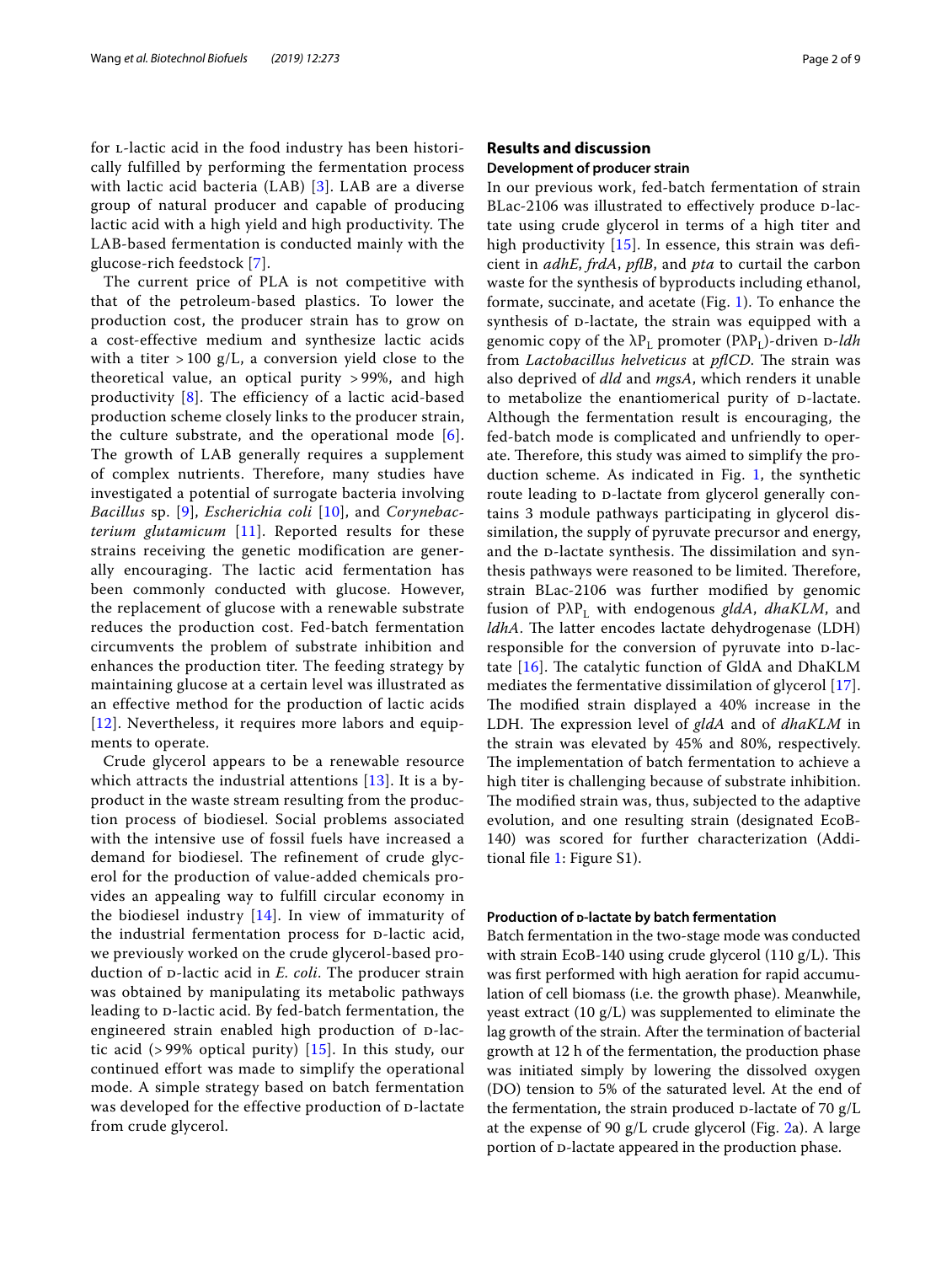

<span id="page-2-0"></span>It was unexpected to detect the production of acetate for the strain grown on a high concentration of glycerol (Fig. [2](#page-3-0)a). Our previous study illustrated the

implementation of fed-batch fermentation for the production of  $D$ -lactate with negligible byproducts [\[15](#page-8-1)]. This was carried out by a stepwise feeding of glycerol to keep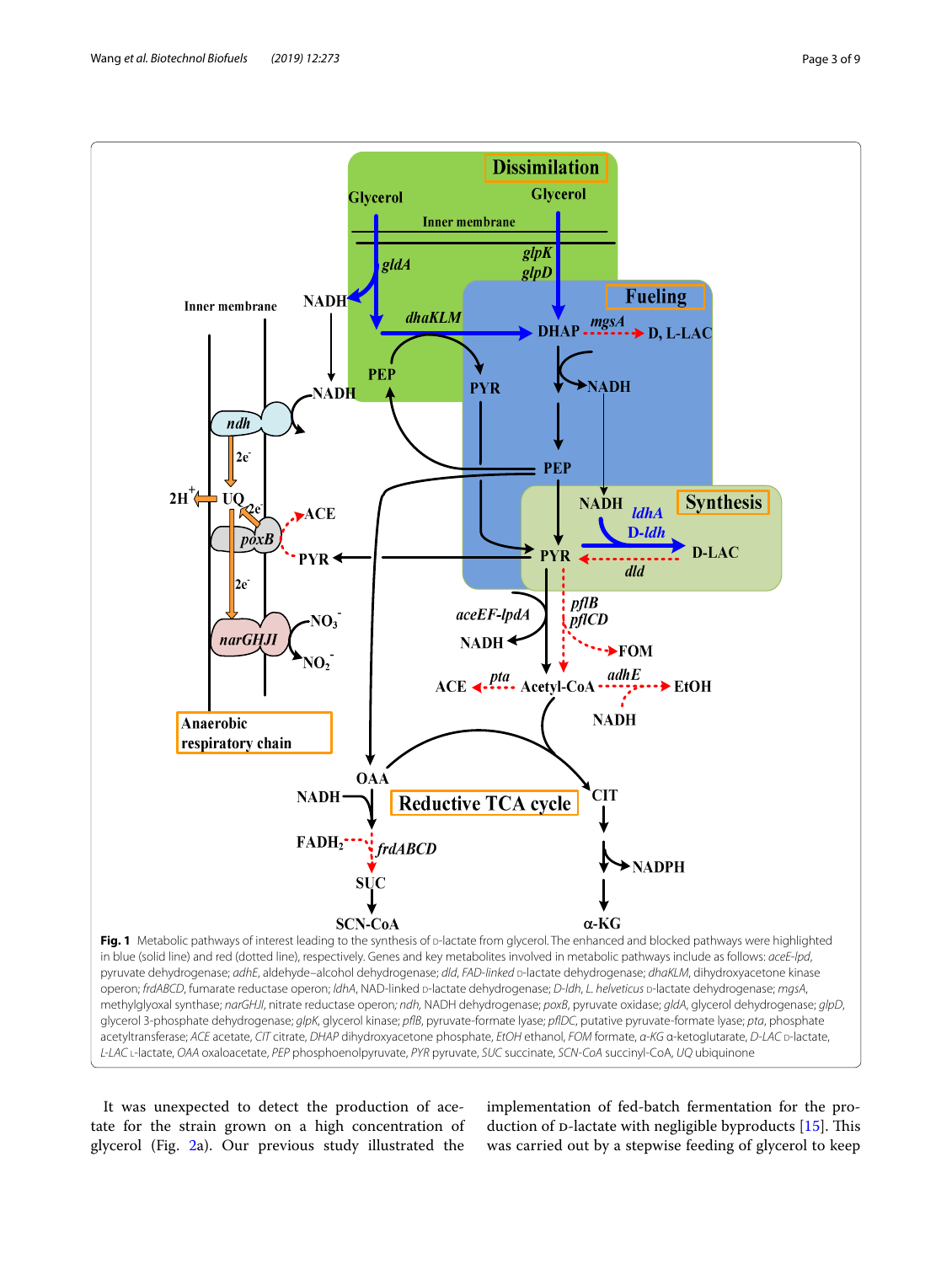

<span id="page-3-0"></span>The batch fermentation was under the control of the DO to proceed the aerobic growth phase and the fermentative production phase. The fermentation was initiated with the cell density at  $OD_{550}$  of 1. The absorbance measurement for the cell density in the production phase was interfered with crude glycerol and  $Ca(OH)_2$  and, therefore, not reported. The experiment was duplicated. The typical fermentation profles were reported for strain EcoB-140 (**a**) and strain EcoB-140B (**b**). Cell density (black circle); crude glycerol (black up-pointing triangle); p-lactate (black square); acetate (X)

its level below 10 g/L during the fermentation process. Overall, acetate overflow likely correlates with the glycerol level. Pyruvate oxidase encoded by *poxB* in *E. coli* catalyzes the oxidative decarboxylation of pyruvate to acetate, and its expression level is induced in the presence of glycerol and in response to osmotic stress as well [[18\]](#page-8-4). Accordingly, a high expression level of *poxB* could be realized in the strain exposed to a high concentration of glycerol. The absence of acetate in the glycerol-grown *E. coli* was due to the reutilization of acetate mediated by *acs*-encoded acetyl-CoA synthetase [[18\]](#page-8-4). Acetate overflow occurring in strain EcoB-140 is likely the result of

the synthesis rate exceeding the utilization rate. Accordingly, strain EcoB-140 was deprived of *poxB* to give strain EcoB-140B. Batch fermentation of the resulting strain was carried out with crude glycerol (120 g/L) and yeast extract (10 g/L). As shown in Fig. [2b](#page-3-0), strain EcoB-140B consumed around 30 g/L glycerol in the frst 12 h of the fermentation (i.e., the growth phase). In the production phase, p-lactate started to largely accumulate and reached around 100 g/L at 53 h of the fermentation. Acetate was not detected at the end of the fermentation.

#### Production of **p-lactate by the two-dose fermentation**

Crude glycerol drastically perturbs the physiological status of microbes [\[19](#page-8-5)]. It appears that the engineered strain is susceptible to the stress incurred by a high concentration of crude glycerol, which in turn retards the bacterial growth and decreases productivity. This issue may be addressed by the approach using a high cell density. Batch fermentation with two substrate doses (i.e., two-dose fermentation) was, thus, performed by growing the strain on a low dose of crude glycerol, followed by adding a high dose to the culture upon initiation of the production phase. The strain was first cultured with high aeration in the presence of crude glycerol (30 g/L) plus yeast extract  $(2 g/L)$ . As shown in Fig. [3](#page-4-0)a, the strain almost consumed all glycerol at 9 h of the fermentation. Subsequently, crude glycerol of 70 g/L was added into the fermentation broth and the DO was controlled at around 5% of the saturated level. At 30 h of the fermentation, the strain consumed all glycerol and produced  $D$ -lactate of 92 g/L. The result indicates that this proposed strategy has a potential to improve the strain's performance on crude glycerol in terms of productivity (from 1.85 to 3.1 g/L/h).

Unexpectedly, the fermentation ended with the associated production of  $α$ -ketoglutarate  $(α$ -KG) in the strain (Fig.  $3a$ ). The tricarboxylic acid (TCA) cycle proceeds to the reductive pathway consisting of two terminal nodes at succinyl-CoA and α-KG in fermenting *E. coli* (Fig. [1](#page-2-0)) [[20\]](#page-8-6). The lack of *frdA* (encoding fumarate reductase) conserves oxaloacetate (OAA) in strain EcoB-140B, which in turn favors the catalytic conversion of available OAA with acetyl-CoA to citrate. Citrate is further oxidized to α-KG. It is recognized that the low oxygen tension negates the functional activity of the TCA cycle [\[21](#page-8-7)]. In the absence of oxygen, *E. coli* relies on either nitrate reductase or fumarate reductase to reduce nitrate or fumarate which serves as the terminal electron acceptor in the respiratory chain [[22\]](#page-8-8). Accordingly, the production phase was conducted under the low oxygen tension. To further simplify the operation, the fermentation was carried out without controlling the DO. The strain was cultured on crude glycerol (30 g/L) plus yeast extract (2 g/L) for 9 h with a high agitation at 500 rpm in the growth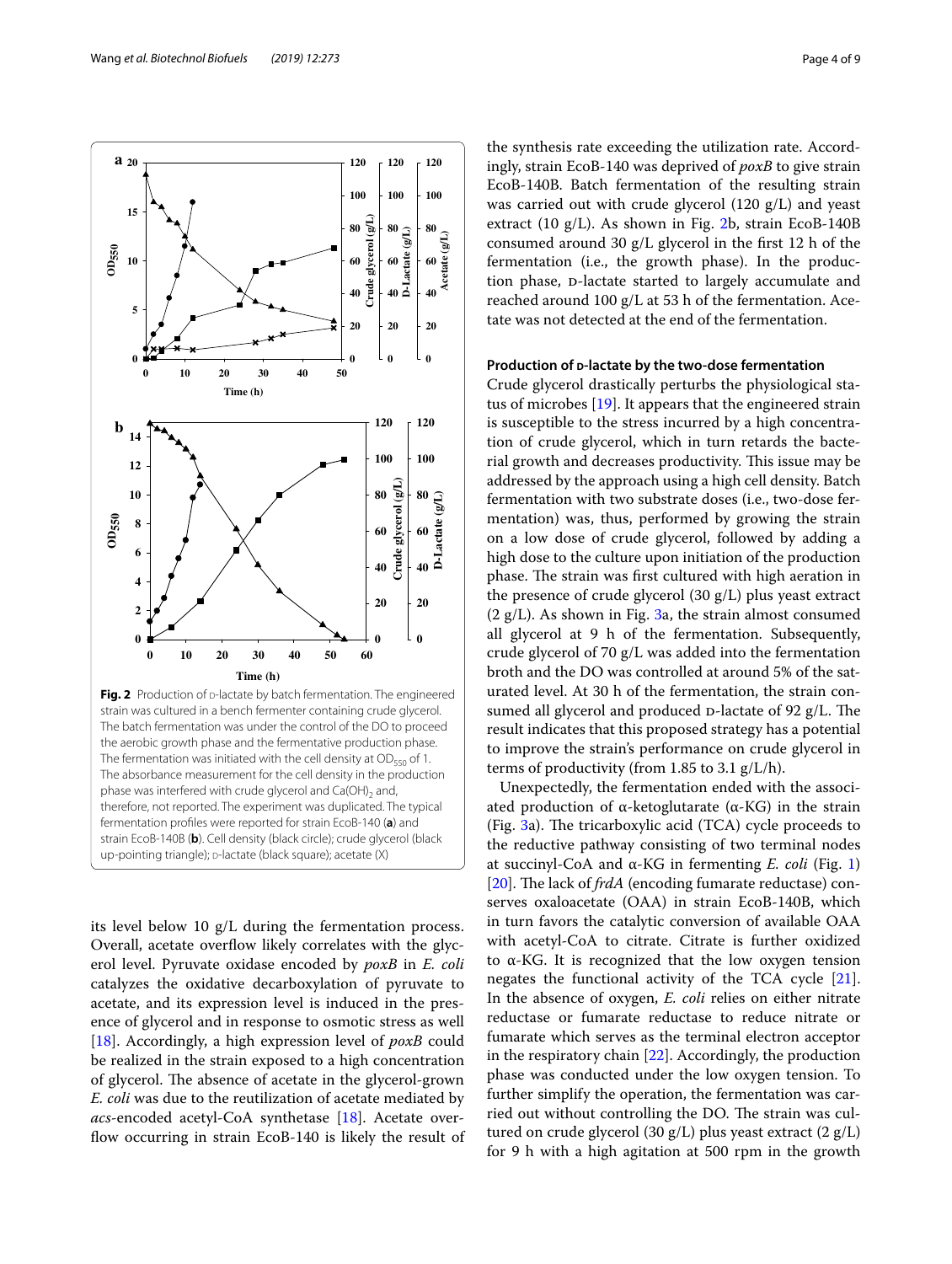phase. In the second phase, crude glycerol  $(80 \text{ g/L})$  and  $NH<sub>4</sub>NO<sub>3</sub>$  (20 mM) were added to the culture broth and the fermentation proceeded to the production of D-lactate with a low agitation at 200 rpm. It was found that the DO fluctuated below 1% of the saturated level. The strain consumed all glycerol and produced  $105$  g/L  $p$ -lac-tate at [3](#page-4-0)8 h of the fermentation (Fig. 3b).  $α$ -KG was not detected at the end of the fermentation. Nitrate reductase is expressed in response to nitrate and fulflls its role in the respiratory chain of fermenting bacteria. As a result, it provides an electron sink to balance the intracellular redox level (Fig. [1](#page-2-0)). Note that NADH dehydrogenase

<span id="page-4-0"></span>absorbance measurement of the cell density in the production phase was interfered with crude glycerol and  $Ca(OH)_2$  and, therefore, not reported. The experiment was duplicated. The typical fermentation profles were reported for the cases with the DO control (**a**) and without the DO control (**b**). Cell density (black circle); crude glycerol (black up-pointing triangle); p-lactate (black square); α-KG (white

circle)

encoded by *ndh* primarily functions in the nitrate respiration [[23\]](#page-8-9).

#### **Effective production of** *p***-lactate**

The *poxB*-deficient strain indeed displayed a slower growth rate, in agreement with the growth defect of the mutant strain on glucose  $[24]$  $[24]$  $[24]$ . The PoxB-mediated reaction is coupled to the respiratory chain via ubiquinone and generates the proton motive force  $[25]$  $[25]$ . The strain without PoxB is likely in the shortage of energy. To improve its growth, strain EcoB-140B was evolved in the presence of 30 g/L crude glycerol without yeast extract. Finally, one strain (designated EcoB-170) displaying better growth was scored for investigation. The two-dose fermentation of strain EcoB-170 was carried out as described earlier except that the initial cell density (i.e., 0.2 at  $OD_{550}$ ) was reduced to one fifty of that used in Fig. [3](#page-4-0)b. As a result, the strain solely produced D-lactate with a titer of 105  $g/L$  at 30 h of the fermentation (Fig.  $4a$ ). The performance of strain EcoB-170 was further investigated for its growth on a lower level of yeast extract (i.e.,  $1$   $g/L$ ). The production phase was initiated with a higher substrate dose (i.e., 90 g/L). It consequently resulted in  $D$ -lactate of 115 g/L at 35 h of the fermentation (Fig. [4b](#page-5-0)).

The fermentative production of p-lactate has been mostly conducted with glucose. There are few studies reporting the use of crude glycerol. In one report, *E. coli* strain B0013-070 was constructed with overexpression of *ldhA* and the deletion of *ackA*-*pta*, *adhE*, *dld*, *frdA*, *pflB*, *poxB*, and *pps*  $[26]$  $[26]$ . The fermentation was conducted with the aerobic phase at 34 °C, followed by the microaerobic phase at 40 °C. The DO was controlled below 1% of the saturated level and the glycerol level was maintained above 10 g/L during the microaerobic phase. As a result, the strain produced D-lactate of 100 g/L with the conversion yield and productivity reaching 0.75 g/g and 2.78 g/L/h, respectively (Table [1](#page-6-0)). Our previous work reported the development of strain BLac-2106 by genetic manipulation of the central metabolism, particularly the glycerol catabolism [[15](#page-8-1)]. The production phase was proceeded to maintain the DO at 1% of the saturated level by adjusting the feeding dose of glycerol after the termination of the growth phase. The implementation of fed-batch fermentation enabled the engineered strain to produce D-lactate with a titer of 105 g/L, a yield of 0.75 g/g, and productivity of 2.78 g/L/h. Others with the emphasis on pure glycerol have been also reported. One study was conducted with the *thiE*-null strain B0013-080A which was unable to synthesize thiamine monophosphate  $[27]$  $[27]$ . The growth of strain B0013-080A was controlled by the availability of supplemented thiamine, and D-lactate was produced

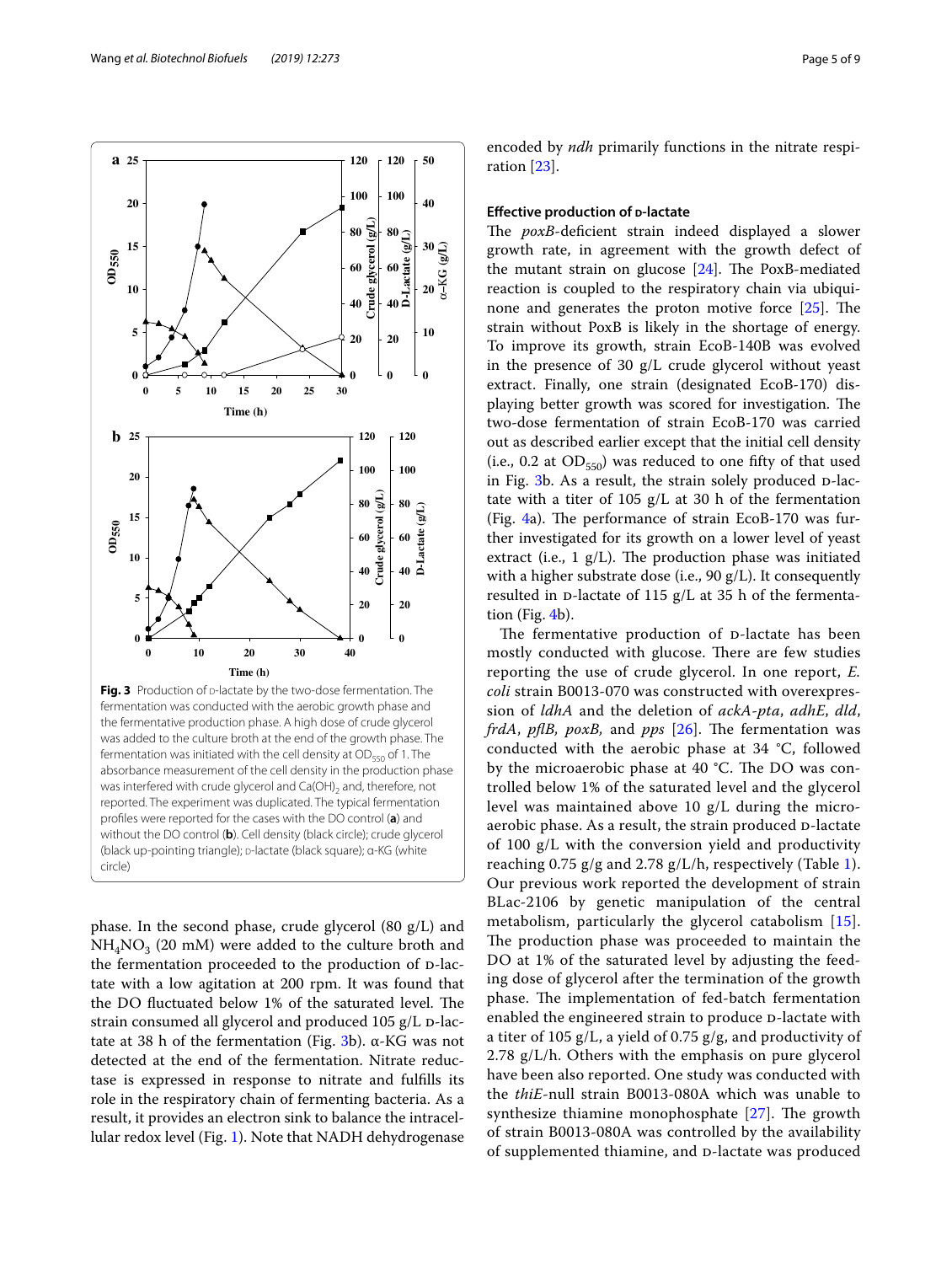

<span id="page-5-0"></span>for the non-growing strain upon the depletion of thiamine. Fed-batch fermentation was carried out by dosing 4 batches of glycerol, and the strain produced  $p$ -lactate with a titer of 120 g/L, a yield of 0.87 g/g, and productivity of 4.11 g/L/h. Another work reported the isolation of *E. coli* strain AC-521 from soil samples. By keeping glycerol between 20 and 30 g/L, the fermentation of the strain in a fed-batch mode led to the production of lactic acid of 86  $g/L$  at 40 °C [\[28](#page-8-14)]. The result accounts for a yield of 0.88 g/g and productivity of 0.97 g/L/h. In addition, *Klebsiella pneumoniae* was deprived of *dhaT* and *yqhD* to block the synthetic pathway of 1,3-propanediol [[29\]](#page-8-15). Glycerol was continuously fed at a constant rate in the microaerobic phase. By fed-batch fermentation, the strain with the overexpression of  $ldhA$  enabled production of 142  $g/L$  D-lactate with a yield of 0.82 g/g and productivity of 2.96 g/L/h. Nevertheless, the fermentation with *K. pneumoniae* requires the supplement of peptone and beef extract.

The complication of controlling the substrate level in a bioreactor makes fed-batch fermentation practically inefective. Moreover, the operation usually needs sophisticated devices which increase the equipment investment. Batch fermentation apparently simplifes the production process without these drawbacks. However, the problem of substrate inhibition presents to be challenging. The brewing industry has implemented the very high gravity fermentation (VGHF) technology to remain profitable  $[30]$  $[30]$ . Ethanolic yeast is afflicted with the disorder in membrane fuidity and glucose metabolism under the hypertonic environment originating from VGHF  $[31]$  $[31]$ . The cellular utilization of glucose is retarded by the decreased expression of certain glycolytic enzymes [[32\]](#page-8-18). A defect in membrane fluidity handicaps the solute transport systems of cells [[33\]](#page-8-19). In contrast, a high level of crude glycerol induces the inhibitory efect on *E. coli* and the underlying mechanism may vary with the various compositions of crude glycerol. The producer strain was, thus, evolved in the hypertonic solution of crude glycerol. The supplement of yeast extract helped the cell growth in batch fermentation, whereas acetate overflow occurred for the evolved strain (Fig.  $2a$ ). This issue was addressed by deletion of *poxB* in the strain. The resulting strain enabled production of 100  $g/L$  p-lactate with a yield of 0.95  $g/g$  and productivity of 1.85  $g/L/h$  (Table [1\)](#page-6-0). To improve productivity, the strain was further evolved (i.e., strain EcoB-170) and was then employed for the twodose fermentation. This process was first conducted with a light dose in the bioreactor to favor the aerobic growth. In the second stage, a heavy dose was added to speed up the anaerobic catabolism of glycerol. Note that this approach leads to a drastic reduction in yeast extract and initial cell density as applied for the microbial fermentation, which lowers the production cost. Consequently, strain EcoB-170 produced the optically pure D-lactate ( $>99\%$ ) with a titer of 115 g/L, a yield of 0.97 g/g, and productivity of 3.29  $g/L/h$  (Table [1\)](#page-6-0). As previously illustrated, the bacterial growth was inhibited by peroxides (at  $\mu$ M) occurring in crude glycerol [[34](#page-8-20)]. Tert-butyl hydroperoxide (TBHP) was identifed as the major compound contributing to the cytotoxicity. The effect of TBHP on strain EcoB-170 was then investigated by culturing the strain with 20 g/L pure glycerol plus TBHP ranging 60–90 μM. Consequently, the cell growth remained unaffected. Another study reported that the lactic acid–iron complex mediated the generation of the reactive hydroxyl radical (HO<sup>.</sup>) from peroxides [\[35](#page-8-21)]. Taken together, strain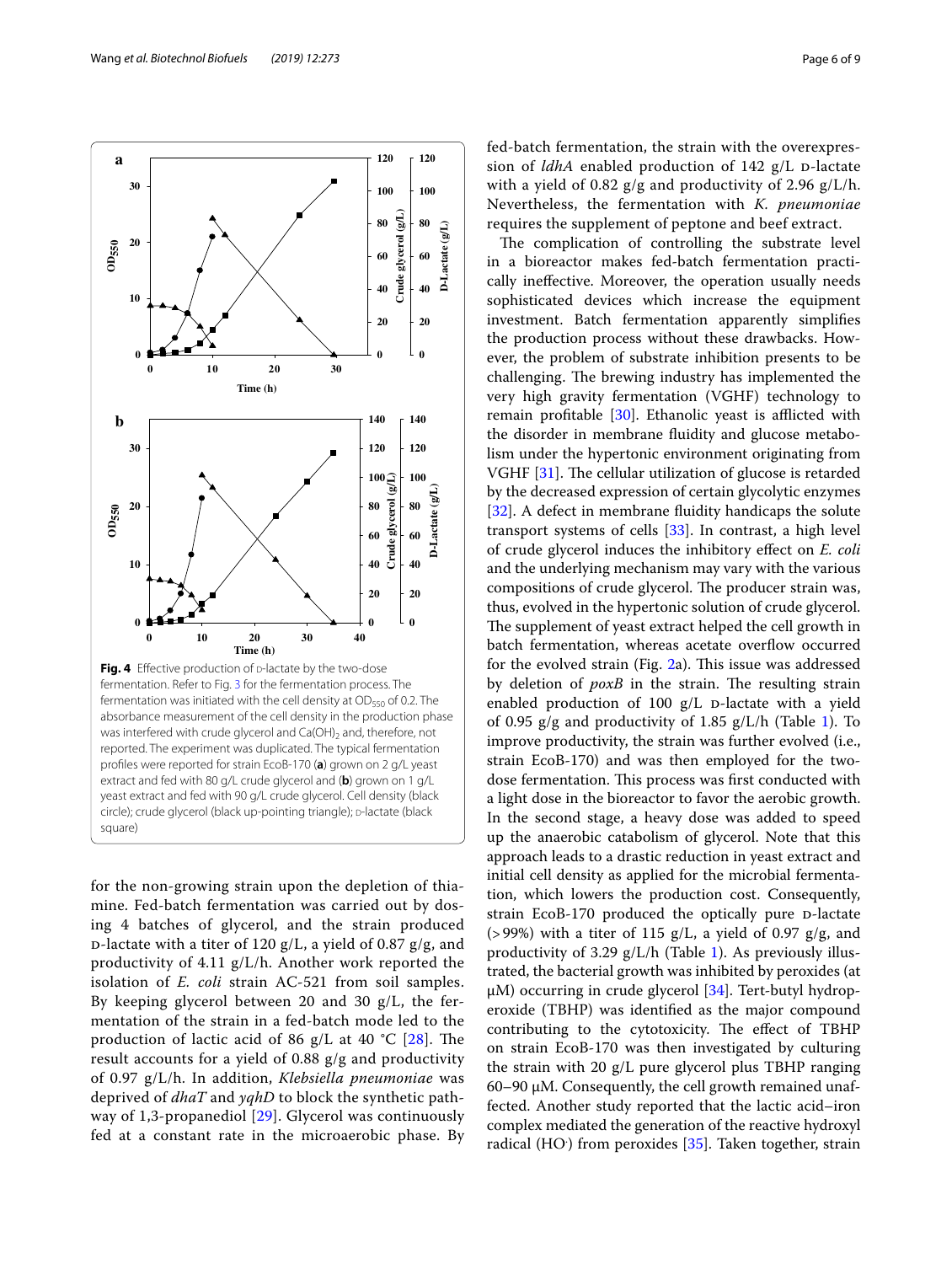| <b>Strain</b>         | <b>Operation</b>      | Substrate      | Titer (g/L)      | Yield $(q/q)$     | Productivity (g/L/h) | References |
|-----------------------|-----------------------|----------------|------------------|-------------------|----------------------|------------|
| E. coli               |                       |                |                  |                   |                      |            |
| EcoB-140B             | Batch                 | Crude glycerol | 100 <sup>b</sup> | 0.95 <sup>c</sup> | 1.85 <sup>d</sup>    | This study |
| FcoB-170              | Two-dose <sup>a</sup> | Crude alvcerol | $115^{b}$        | 0.97 <sup>c</sup> | 3.29 <sup>d</sup>    | This study |
| BI ac-2106            | Fed-batch             | Crude glycerol | 105              | 0.87              | 2.63                 | $[15]$     |
| AC-521                | Fed-batch             | Pure glycerol  | 86               | 0.88              | 0.97                 | $[28]$     |
| B0013-070             | Fed-batch             | Crude glycerol | 100              | 0.75              | 2.78                 | $[26]$     |
| B0013-080A            | Fed-batch             | Crude glycerol | 120              | 0.87              | 4.11                 | $[27]$     |
| Klebsiella pneumoniae |                       |                |                  |                   |                      |            |
| ATCC25955             | Fed-batch             | Pure glycerol  | 142              | 0.82              | 2.96                 | $[28]$     |

<span id="page-6-0"></span>**Table 1 <sup>d</sup>-Lactate production by microbes utilizing glycerol**

<sup>a</sup> The batch fermentation was conducted with the administration of two substrate doses

 $<sup>b</sup>$  The measured titer was the apparent concentration of  $o$ -lactate in the fermentation broth</sup>

<sup>c</sup> The yield based on crude glycerol was calculated by multiplication of the measured titer with the culture volume plus the added volume of the neutralizing solution

 $d$  Productivity was calculated by dividing the measured titer with the whole fermentation time (time zero to the end of the fermentation)

EcoB-170 is likely evolved to tolerate the induced oxidative stress. Nevertheless, the impurities of crude glycerol vary with various feedstock origins. There is need for further investigation of the detailed mechanism which underlines the resistance of the strain to crude glycerol.

#### **Conclusions**

In conclusion, this study proposed a simple fermentation technology. This fermentation strategy can be easily operated without the DO control. The result of this approach achieves the highest yield based on glycerol and a comparable titer and productivity as compared to those by fed-batch fermentation (Table [1\)](#page-6-0). This proposed technology holds a promise to sustain the continued development of the crude glycerol-based biorefnery.

#### **Methods**

#### **Strain construction and adaptive evolution**

To enhance the expression level, endogenous *gldA, dhaKLM*, or *ldhA* was fused with PλP<sub>L</sub>. This construction work essentially followed the reported protocol. In brief, the LE<sup>\*</sup>-gen-RE<sup>\*</sup>-PλP<sub>L</sub> cassette flanked by two homologous extensions was amplifed from plasmid pPL-Gn by PCR with Gld1–Gld2 or Dha1–Dha2 primers [[15\]](#page-8-1). By the act of  $\lambda$  Red, the genomic locus was targeted by recombination with the electroporated PCR DNA in the host strain. The integrant strain was scored after removal of the inserted marker (i.e., *gen*) using Cre [\[36](#page-8-22)]. To delete *poxB*, the truncated gene was amplifed from strain JW2121-1 (△*poxB*::FRT-*kan*-FRT) by PCR with the primers (cgctgaaggttacgtactgg and tagtcctgcagagcattaacg). The  $\lambda$  Red-mediated recombination resulted in the integration of the PCR DNA into the genome of the strain, and the *kan* marker fanked by FRT was removed using Flp [\[37](#page-8-23)].

Crude glycerol was provided by Great Green Technology (Changhua, Taiwan). Adaptive evolution of the strain was carried out by a serial of cell subculture with the increasing level of crude glycerol. In general, the tobe-evolved strain was cultured in the Erlenmeyer fask (125 mL) containing NBS medium (20 mL) plus the indicated amount of crude glycerol with or without yeast extract. The bacterial culture was incubated at 37 °C with vigorous shaking for 24 h, and the cell density was measured turbidimetrically at 550 nm ( $OD<sub>550</sub>$ ). Cell subculture was prepared by transferring the adapted culture to a flask containing the fresh medium. The cell subculture was repeated as needed.

#### **Bacterial fermentation**

Batch fermentation was performed as follows. The overnight culture was routinely prepared with a fask containing Luria–Bertani (LB) medium  $[38]$ . The experiment was conducted by inoculating the overnight culture into flasks containing 100 mL NBS medium  $[15]$  $[15]$  with 20 g/L crude glycerol. The seeding culture was incubated at 37 °C with vigorous shaking for 12 h. Bacteria were harvested by centrifugation and inoculated into a bioreactor (New Brunswick Bioflow 110) containing 1-L NBS medium plus crude glycerol and yeast extract as indicated. The initial cell density was maintained at  $OD_{550}$ of 1 or 0.2. The operation condition was set up as follows unless stated otherwise. In the growth phase, the DO of the fermentation broth was maintained at 30% of the saturated level by purging air at 1 vvm and the automatic control of the agitation rate. In the production phase, the DO was controlled at 3% of the saturated level throughout the fermentation. Alternatively, crude glycerol (80–90 g/L) was added into the culture broth and the fermentation was performed without controlling the DO.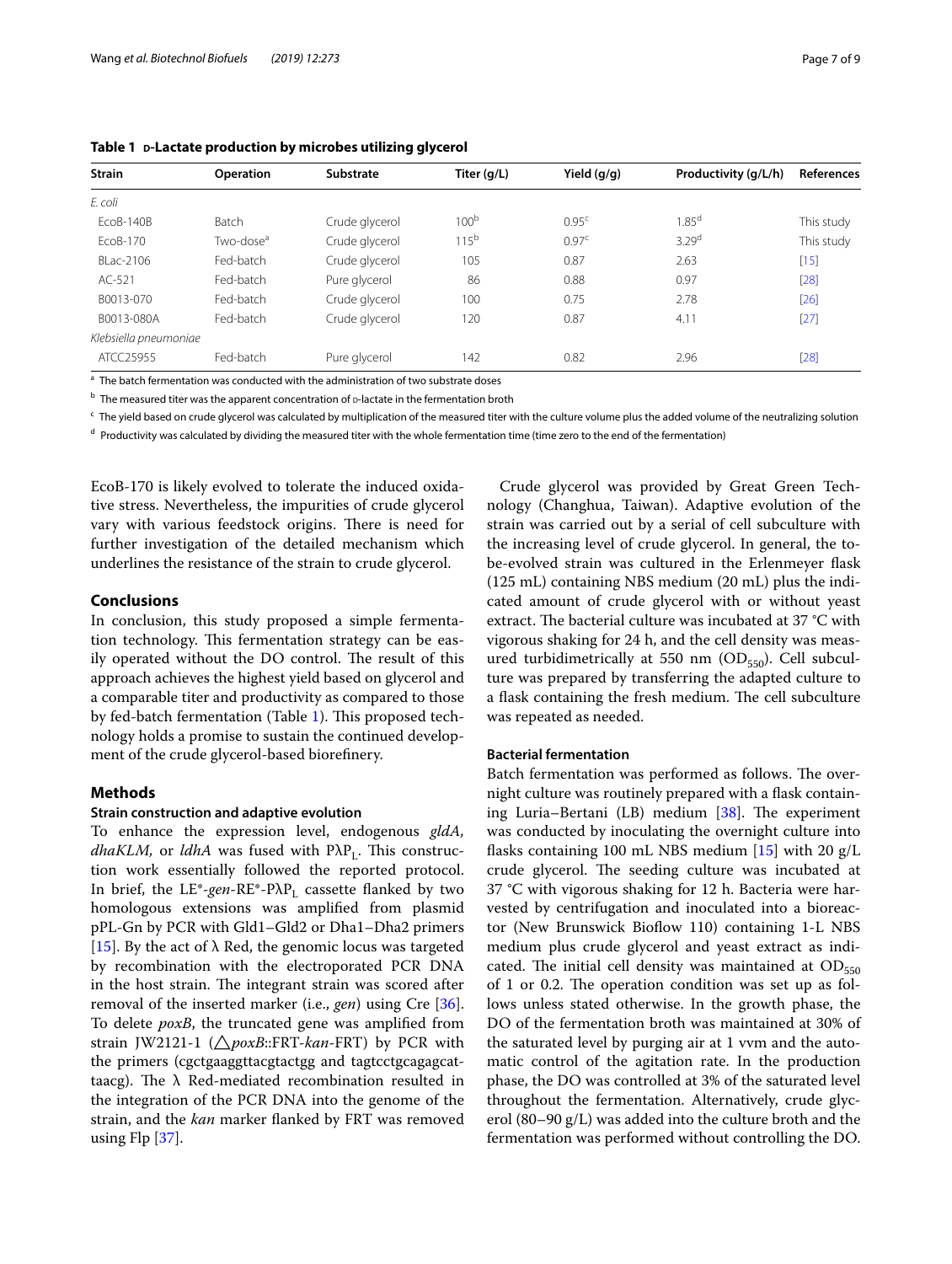The fermentation was conducted at 37  $^{\circ}$ C and the broth pH was maintained at 7 using  $20\%$  (w/v) Ca(OH)<sub>2</sub>.

#### **Enzyme assay**

The enzyme activity of lactate dehydrogenase was determined based on the previous report  $[15]$  $[15]$  $[15]$ . The cell-free extract was prepared and added to the reaction solution consisting of 1-mM pyruvate, 0.053-mM NADH, and 100-mM sodium phosphate buffer (pH  $7.0$ ). The reaction was carried out at 25 °C and the absorbance at 340 nm was measured along the time course. The enzyme activity was calculated according to the reduction in the NADH level in μmol per min.

Following the reported protocol [[15\]](#page-8-1), the expression level of *gldA* and *dhaK* was quantifed by calculation of the individual mRNA level normalized to that of *ihfB*. In brief, total RNAs of the strain were isolated by Ambion® RiboPure (Life technology, USA) and used to synthesize the corresponding cDNAs with High Capacity cDNA Reverse Transcription kit (Life technology), the Power SYBR® Green PCR Master Mix and Power SYBR® Green RT-PCR Reagent kit. The real-time PCR analysis was carried out using the Applied Biosystems® StepOne Real-Time PCR System (Life technology).

#### **Fermentation analysis**

High-Performance Liquid Chromatography AS3000 (Thermo Scientific, USA) was used for the fermentation analysis. Glycerol was determined with the ICSep ICE-ION-300 column (Transgenomic, USA) and a RI detector. Organic acids were measured with the ICSep ICE-ORH-801 column (Transgenomic, USA) and a UV detector set at 210 nm. The mobile phase consisting of 0.0085 N  $H_2SO_4$  was used for the analysis. Analysis methods essentially followed the previous report [\[15](#page-8-1)].

#### **Supplementary information**

**Supplementary information** accompanies this paper at [https://doi.](https://doi.org/10.1186/s13068-019-1615-4) [org/10.1186/s13068-019-1615-4.](https://doi.org/10.1186/s13068-019-1615-4)

<span id="page-7-13"></span>Additional file 1: Figure S1. The time course of the *E. coli* strain undergoing adaptive evolution.

#### **Abbreviations**

α-KG: α-ketoglutarate; DO: dissolved oxygen; LAB: lactic acid bacteria; LDH: lac‑ tate dehydrogenase; PλP<sub>1</sub>: λP<sub>1</sub> promoter; LB: Luria-Bertani; OAA: oxaloacetate; PLA: polylactide; TCA: tricarboxylic acid; TBHP: tert-butyl hydroperoxide; VGHF: very high gravity fermentation.

#### **Acknowledgements**

We like to acknowledge Dr. Wang ZW for the technical support.

#### **Authors' contributions**

YDW constructed bacterial strains and performed fermentation; JYL performed fermentation; CJC and YPC assisted in the design of the study and drafted the manuscript. All authors read and approved the fnal manuscript.

#### **Funding**

This work is supported by Ministry of Science and Technology (MOST 105-2221-E-035-085-MY3), Taiwan, and China Medical University (CMU105-S-50).

#### **Availability of supporting data**

Not applicable.

#### **Ethics approval and consent to participate**

Not applicable.

#### **Consent for publication**

All authors agree to submit the work to the journal.

## The authors declare that they have no competing interests.

**Competing interests**

#### **Author details**

<sup>1</sup> Department of Chemical Engineering, Feng Chia University, 100 Wenhwa Road, Taichung 40724, Taiwan. <sup>2</sup> Department of Medical Laboratory Science and Biotechnology, China Medical University, No. 91, Hsueh-Shih Road, Taichung 40402, Taiwan.<sup>3</sup> Department of Medical Research, China Medical University Hospital, Taichung 40447, Taiwan. <sup>4</sup> Department of Health and Nutrition Biotechnology, Asia University, Taichung 41354, Taiwan.

## Received: 13 August 2019 Accepted: 13 November 2019

#### **References**

- <span id="page-7-0"></span>Qi X, Ren Y, Wang X. New advances in the biodegradation of Poly(lactic) acid. Int Biodeterior Biodegr. 2017;117:215–23.
- <span id="page-7-1"></span>2. Farah S, Anderson DG, Langer R. Physical and mechanical properties of PLA, and their functions in widespread applications—a comprehensive review. Adv Drug Deliv Rev. 2016;107:367–92.
- <span id="page-7-2"></span>3. Wee YJ, Kim JN, Ryu HW. Biotechnological production of lactic acid and its recent applications. Food Technol Biotechnol. 2006;44:163–72.
- <span id="page-7-3"></span>4. Ikada Y, Jamshidi K, Tsuji H, Hyon SH. Stereocomplex formation between enantiomeric poly(lactides). Macromolecules. 1987;20:904–6.
- <span id="page-7-4"></span>5. Garlotta D. A literature review of poly(lactic acid). J Polym Environ. 2001;9:63–84.
- <span id="page-7-5"></span>6. Abdel-Rahmana MA, Tashiro Y, Sonomoto K. Recent advances in lactic acid production by microbial fermentation processes. Biotechnol Adv. 2013;31:877–902.
- <span id="page-7-6"></span>7. Hofvendahl K, Hahn-Hägerdal B. Factors afecting the fermentative lactic acid production from renewable resources. Enzyme Microbiol Technol. 2000;26:87–107.
- <span id="page-7-7"></span>8. Litchfeld JH. Lactic acid, microbially produced. In: Schaechter MO, editor. Encyclopedia of microbiology. Oxford: Academic Press; 2009. p. 362–72.
- <span id="page-7-8"></span>9. Assavasirijinda N, Ge D, Yu B, Xue Y, Ma Y. Efficient fermentative production of polymer-grade p-lactate by an engineered alkaliphilic *Bacillus* sp. strain under non-sterile conditions. Microb Cell Fact. 2016;15:3.
- <span id="page-7-9"></span>10. Zhou L, Niu DD, Tian KM, Chen XZ, Prior BA, Shen W, Shi GY, Singh S, Wang ZX. Genetically switched p-lactate production in *Escherichia coli*. Metab Eng. 2012;14:560–8.
- <span id="page-7-10"></span>11. Tsuge Y, Yamamoto S, Kato N, Suda M, Vertès AA, Yukawa H, Inui M. Overexpression of the phosphofructokinase encoding gene is crucial for achieving high production of **p-lactate** in *Corynebacterium glutamicum* under oxygen deprivation. Appl Microbiol Biotechnol. 2015;99:4679–89.
- <span id="page-7-11"></span>12. Klotz S, Kaufmann N, Kuenz A, Prüße U. Biotechnological production of enantiomerically pure D-lactic acid. Appl Microbiol Biotechnol. 2016;100:9423–37.
- <span id="page-7-12"></span>13. da Silva GP, Mack M, Contiero J. Glycerol: a promising and abundant carbon source for industrial microbiology. Biotechnol Adv. 2009;27:30–9.